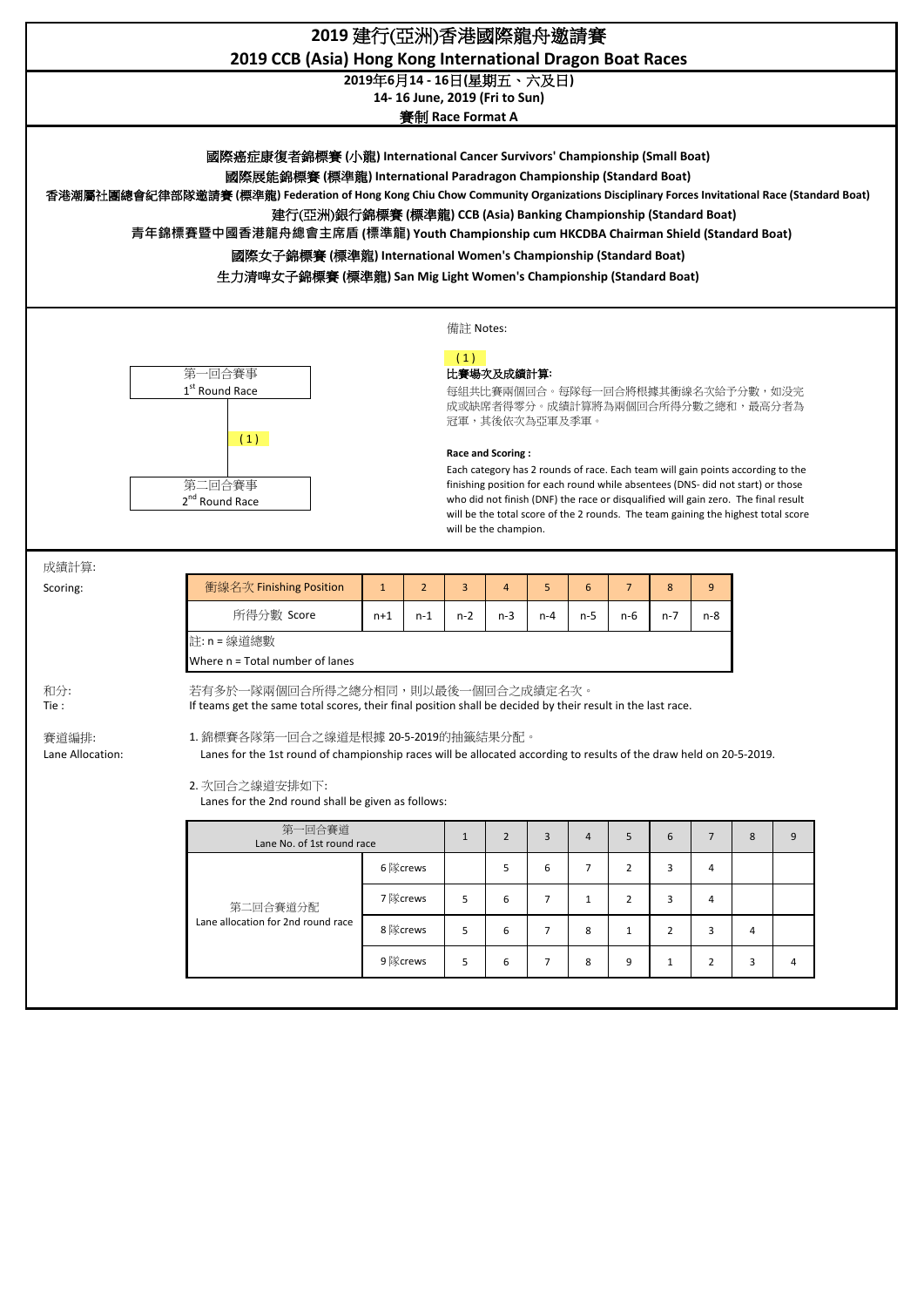| 2019 建行(亞洲)香港國際龍舟邀請賽<br>2019 CCB (Asia) Hong Kong International Dragon Boat Races                                                                                      |                                                                                                                                                                                                                                                                                                                                                                                                                     |                          |                   |            |                |            |                                                     |                |                   |                                                                                                                                                                                          |  |
|------------------------------------------------------------------------------------------------------------------------------------------------------------------------|---------------------------------------------------------------------------------------------------------------------------------------------------------------------------------------------------------------------------------------------------------------------------------------------------------------------------------------------------------------------------------------------------------------------|--------------------------|-------------------|------------|----------------|------------|-----------------------------------------------------|----------------|-------------------|------------------------------------------------------------------------------------------------------------------------------------------------------------------------------------------|--|
|                                                                                                                                                                        |                                                                                                                                                                                                                                                                                                                                                                                                                     | 2019年6月14 - 16日(星期五、六及日) |                   |            |                |            |                                                     |                |                   |                                                                                                                                                                                          |  |
| 14-16 June, 2019 (Fri to Sun)<br>賽制 Race Format A-1                                                                                                                    |                                                                                                                                                                                                                                                                                                                                                                                                                     |                          |                   |            |                |            |                                                     |                |                   |                                                                                                                                                                                          |  |
|                                                                                                                                                                        |                                                                                                                                                                                                                                                                                                                                                                                                                     |                          |                   |            |                |            |                                                     |                |                   |                                                                                                                                                                                          |  |
| 會長盾 (標準龍) President Shield (Standard Boat)                                                                                                                             |                                                                                                                                                                                                                                                                                                                                                                                                                     |                          |                   |            |                |            |                                                     |                |                   |                                                                                                                                                                                          |  |
| Elite Partners 扮嘢大賽 (標準龍) Elite Partners Fancy Dress Competition (Standard Boat)<br>中華人民共和國成立70周年建行(亞洲)紀念盃(標準龍) PRC 70th Anniversary CCB (Asia) Trophy (Standard Boat) |                                                                                                                                                                                                                                                                                                                                                                                                                     |                          |                   |            |                |            |                                                     |                |                   |                                                                                                                                                                                          |  |
| QTSA x 黑白®港式奶茶盃(標準龍) QTSA x Black & White® HK Style Milk Tea Trophy (Standard Boat)                                                                                    |                                                                                                                                                                                                                                                                                                                                                                                                                     |                          |                   |            |                |            |                                                     |                |                   |                                                                                                                                                                                          |  |
|                                                                                                                                                                        |                                                                                                                                                                                                                                                                                                                                                                                                                     | 備註 Notes:                |                   |            |                |            |                                                     |                |                   |                                                                                                                                                                                          |  |
|                                                                                                                                                                        | 決賽                                                                                                                                                                                                                                                                                                                                                                                                                  | (1)                      | 比賽場次及成績計算:        |            |                |            |                                                     |                |                   |                                                                                                                                                                                          |  |
|                                                                                                                                                                        | Final                                                                                                                                                                                                                                                                                                                                                                                                               | 為亞軍及季軍。                  |                   |            |                |            |                                                     |                |                   | 每組只比賽一個回合。每隊將根據其衝線名次給予成績。最先衝線者為冠軍,其後依次                                                                                                                                                   |  |
|                                                                                                                                                                        | (1)                                                                                                                                                                                                                                                                                                                                                                                                                 |                          | Race and Scoring: |            |                |            |                                                     |                |                   |                                                                                                                                                                                          |  |
|                                                                                                                                                                        |                                                                                                                                                                                                                                                                                                                                                                                                                     |                          |                   |            |                |            |                                                     |                |                   | Each Category has only 1 round of race. The final result will be ranked according to the<br>finishing position. The first team passing through the finish line will be the champion, the |  |
|                                                                                                                                                                        |                                                                                                                                                                                                                                                                                                                                                                                                                     |                          |                   |            |                |            |                                                     |                |                   | second and third team will be ranked as 1st runner-up and 2nd runner-up respectively.                                                                                                    |  |
|                                                                                                                                                                        | 會長盾 (標準龍) President Shield (Standard Boat)                                                                                                                                                                                                                                                                                                                                                                          |                          |                   |            |                |            |                                                     |                |                   |                                                                                                                                                                                          |  |
| 参賽準則:                                                                                                                                                                  | 在15-6-2019日舉行的所有本地標準龍錦標賽 (青年錦標賽暨中國香港龍舟總會主席盾及本地邀請賽除外) 之第一場賽事                                                                                                                                                                                                                                                                                                                                                         |                          |                   |            |                |            |                                                     |                |                   |                                                                                                                                                                                          |  |
| Criteria:                                                                                                                                                              | (初賽或第一回合)中,以最佳時間完成比賽的首8名本地隊伍均可獲參賽資格。有關詳情請參閱賽事通告(一)。<br>The first 8 teams with the best finish time from heats or 1st rounds of all local standard boat championships to be held on                                                                                                                                                                                                                                  |                          |                   |            |                |            |                                                     |                |                   |                                                                                                                                                                                          |  |
|                                                                                                                                                                        | 15-6-2019 (except Youth Championship cum HKCDBA Chairman Shield and invitational races) will be selected to join this<br>race. For details, please refer to the Race Bulletin 1.                                                                                                                                                                                                                                    |                          |                   |            |                |            |                                                     |                |                   |                                                                                                                                                                                          |  |
|                                                                                                                                                                        | <u>中華人民共和國成立70周年建行(亞洲)紀念盃 (標準龍)</u><br>PRC 70th Anniversary CCB (Asia) Trophy (Standard Boat)                                                                                                                                                                                                                                                                                                                       |                          |                   |            |                |            |                                                     |                |                   |                                                                                                                                                                                          |  |
| 参賽準則:                                                                                                                                                                  | 在15-6-2019舉行的所有本地或國際標準龍錦標賽(青年錦標賽暨中國香港龍舟總會主席盾及本地邀請賽除外)之第一場賽事(初賽<br>或第一回合)中,以最佳時間完成比賽的首8名來自中國、香港及澳門的隊伍均可獲參賽資格。                                                                                                                                                                                                                                                                                                        |                          |                   |            |                |            |                                                     |                |                   |                                                                                                                                                                                          |  |
| Criteria:                                                                                                                                                              | 有關詳情請參閱賽事通告(一)。<br>The first 8 teams (limited to teams from Mainland China, Hong Kong and Macao) with the best finish time from heats or 1st<br>rounds of all international and local standard boat championships to be held on 15-6-2019 (except Youth Championship<br>cum HKCDBA Chairman Shield and invitational races) will be selected to join this race. For details, please refer to the Race<br>Bulletin 1. |                          |                   |            |                |            |                                                     |                |                   |                                                                                                                                                                                          |  |
| 賽道編排:                                                                                                                                                                  | 1. 賽道是根據賽隊初賽或第一回合衝線時間先後次序分配如下:                                                                                                                                                                                                                                                                                                                                                                                      |                          |                   |            |                |            |                                                     |                |                   |                                                                                                                                                                                          |  |
| Lane Allocation:                                                                                                                                                       | Race lanes will be allocated according to the ranking of finishing time of heats or 1st round race as follows:                                                                                                                                                                                                                                                                                                      |                          |                   |            |                |            |                                                     |                |                   |                                                                                                                                                                                          |  |
|                                                                                                                                                                        | 賽道                                                                                                                                                                                                                                                                                                                                                                                                                  | $\mathbf{1}$             | $2^{\circ}$       | 3          | $\overline{4}$ | 5          | 6                                                   | $\overline{7}$ | 8                 |                                                                                                                                                                                          |  |
|                                                                                                                                                                        | Lane No                                                                                                                                                                                                                                                                                                                                                                                                             |                          |                   |            |                |            |                                                     |                |                   |                                                                                                                                                                                          |  |
|                                                                                                                                                                        | 初賽或第一回合衝線時間名次<br>Ranking of finishing time in heats or                                                                                                                                                                                                                                                                                                                                                              | 佳時間<br>7th               | 佳時間<br>5th        | 佳時間<br>3rd | 佳時間<br>1st     | 佳時間<br>2nd | 第七最 第五最   第三最   第一最   第二最   第四最   第六最<br>佳時間<br>4th | 佳時間<br>6th     | 第八最<br>佳時間<br>8th |                                                                                                                                                                                          |  |
|                                                                                                                                                                        | 1st round race                                                                                                                                                                                                                                                                                                                                                                                                      | best                     | best              | best       | best           | best       | best                                                | best           | best              |                                                                                                                                                                                          |  |
|                                                                                                                                                                        |                                                                                                                                                                                                                                                                                                                                                                                                                     | time                     | time              | time       | time           | time       | time                                                | time           | time              |                                                                                                                                                                                          |  |
|                                                                                                                                                                        |                                                                                                                                                                                                                                                                                                                                                                                                                     |                          |                   |            |                |            |                                                     |                |                   |                                                                                                                                                                                          |  |
| <b>QTSA x</b> 黑白 <sup>®</sup> 港式奶茶盃(標準龍) <b>QTSA x Black &amp; White® HK Style Milk Tea Trophy (Standard Boat)</b>                                                     |                                                                                                                                                                                                                                                                                                                                                                                                                     |                          |                   |            |                |            |                                                     |                |                   |                                                                                                                                                                                          |  |
|                                                                                                                                                                        | Elite Partners 扮嘢大賽 (標準龍) Elite Partners Fancy Dress Competition (Standard Boat)                                                                                                                                                                                                                                                                                                                                    |                          |                   |            |                |            |                                                     |                |                   |                                                                                                                                                                                          |  |
| 賽道編排:<br>1. 各隊初賽線道是根據 20-5-2019的抽籤結果分配。<br>Lanes for heats will be allocated according to results of the draw held on 20-5-2019.<br>Lane Allocation:                   |                                                                                                                                                                                                                                                                                                                                                                                                                     |                          |                   |            |                |            |                                                     |                |                   |                                                                                                                                                                                          |  |
|                                                                                                                                                                        |                                                                                                                                                                                                                                                                                                                                                                                                                     |                          |                   |            |                |            |                                                     |                |                   |                                                                                                                                                                                          |  |
|                                                                                                                                                                        |                                                                                                                                                                                                                                                                                                                                                                                                                     |                          |                   |            |                |            |                                                     |                |                   |                                                                                                                                                                                          |  |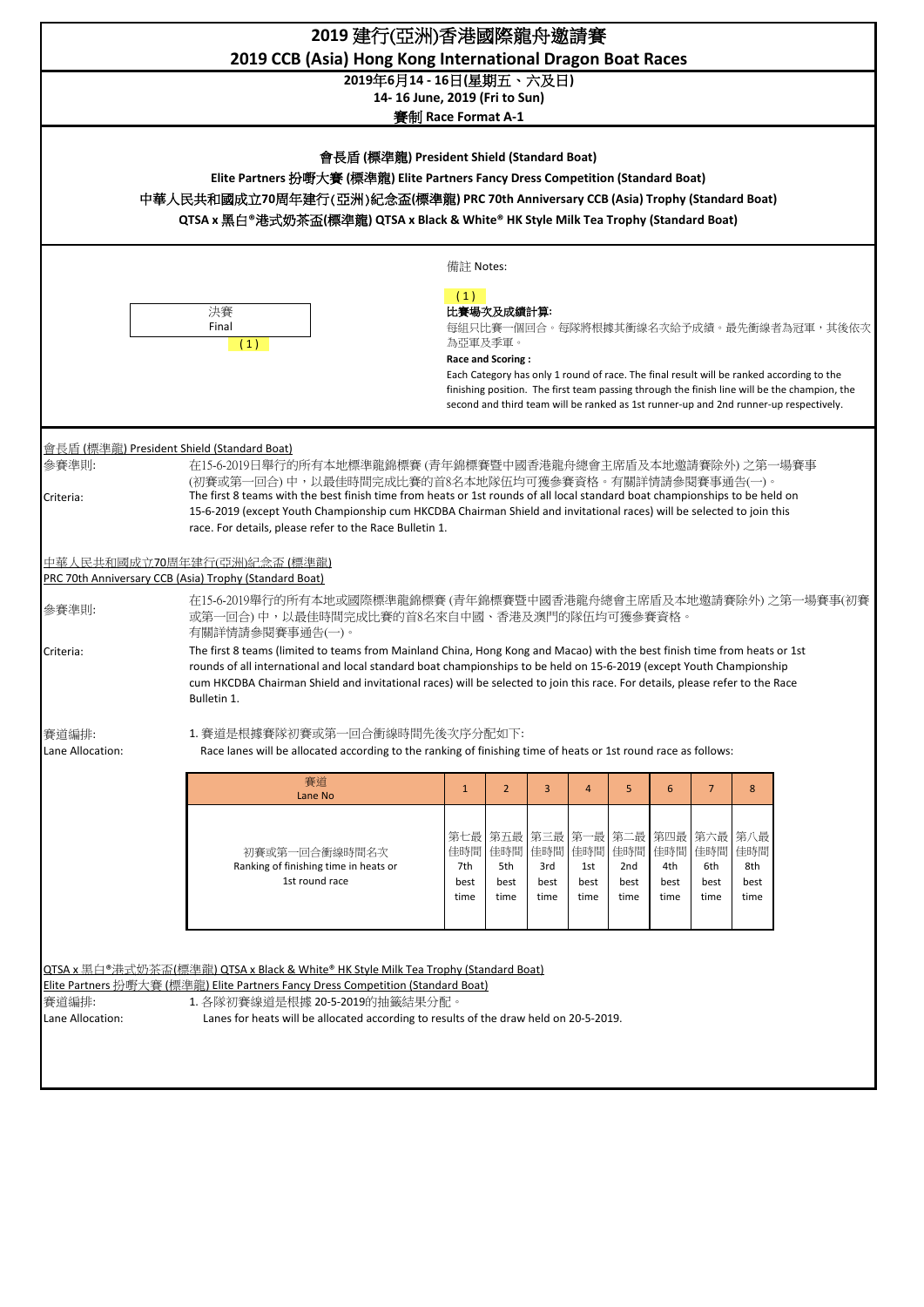| 2019 建行(亞洲)香港國際龍舟邀請賽<br>2019 CCB (Asia) Hong Kong International Dragon Boat Races |                                                                                                                                           |  |  |  |  |  |  |  |
|-----------------------------------------------------------------------------------|-------------------------------------------------------------------------------------------------------------------------------------------|--|--|--|--|--|--|--|
| 2019年6月14 - 16日(星期五、六及日)<br>14-16 June, 2019 (Fri to Sun)<br>審制 Race Format A-2   |                                                                                                                                           |  |  |  |  |  |  |  |
| 建行(亞洲) - 中企協龍舟邀請賽 CCB (Asia) HKCEA Dragon Boat Invitational Race                  |                                                                                                                                           |  |  |  |  |  |  |  |
| 參賽隊伍:<br>1 中國建設銀行(亞洲)<br>2 中國移動<br>3 中國電信<br>4 中國港灣<br>5 光大新鴻基                    | 6 國壽海外<br>7 中銀國際<br>8 中國聯通國際<br>9 華營建築<br>10 中國路橋工程有限責任公司                                                                                 |  |  |  |  |  |  |  |
| 第<br>·回合<br>(1)<br>第二回合                                                           | 備註 Notes:<br>(1)<br>比賽場次及成績計算:<br>此邀請賽共分兩個回合進行.中國建設銀行(亞洲)作為此賽事之贊助商.<br>將直接進入第二回合。其餘參賽隊伍於第一回合由作賽·首六隊衝線之隊<br>伍將可晉身第二回合。此項邀請賽的獎項將以第二回合的賽果為準。 |  |  |  |  |  |  |  |
|                                                                                   |                                                                                                                                           |  |  |  |  |  |  |  |

| 第二回合賽道分配<br>Lane allocation for the final |                       |                             |                       |                              | 6         |                                         | 8                   | 9 |
|-------------------------------------------|-----------------------|-----------------------------|-----------------------|------------------------------|-----------|-----------------------------------------|---------------------|---|
| 第一回合名次                                    | 第六名                   | 第一回合 第一回合 第一回合<br>第四名   第二名 |                       | 中國建設<br>銀行(亞<br>洲)           | 第一名       | 第三名                                     | 第一回合第一回合第一回合<br>第五名 |   |
|                                           | 6th place<br>in Round |                             | 4th place   2nd place | in Round in Round CCB (Asia) | 1st place | 3rd place<br>in Round in Round in Round | 5th place           |   |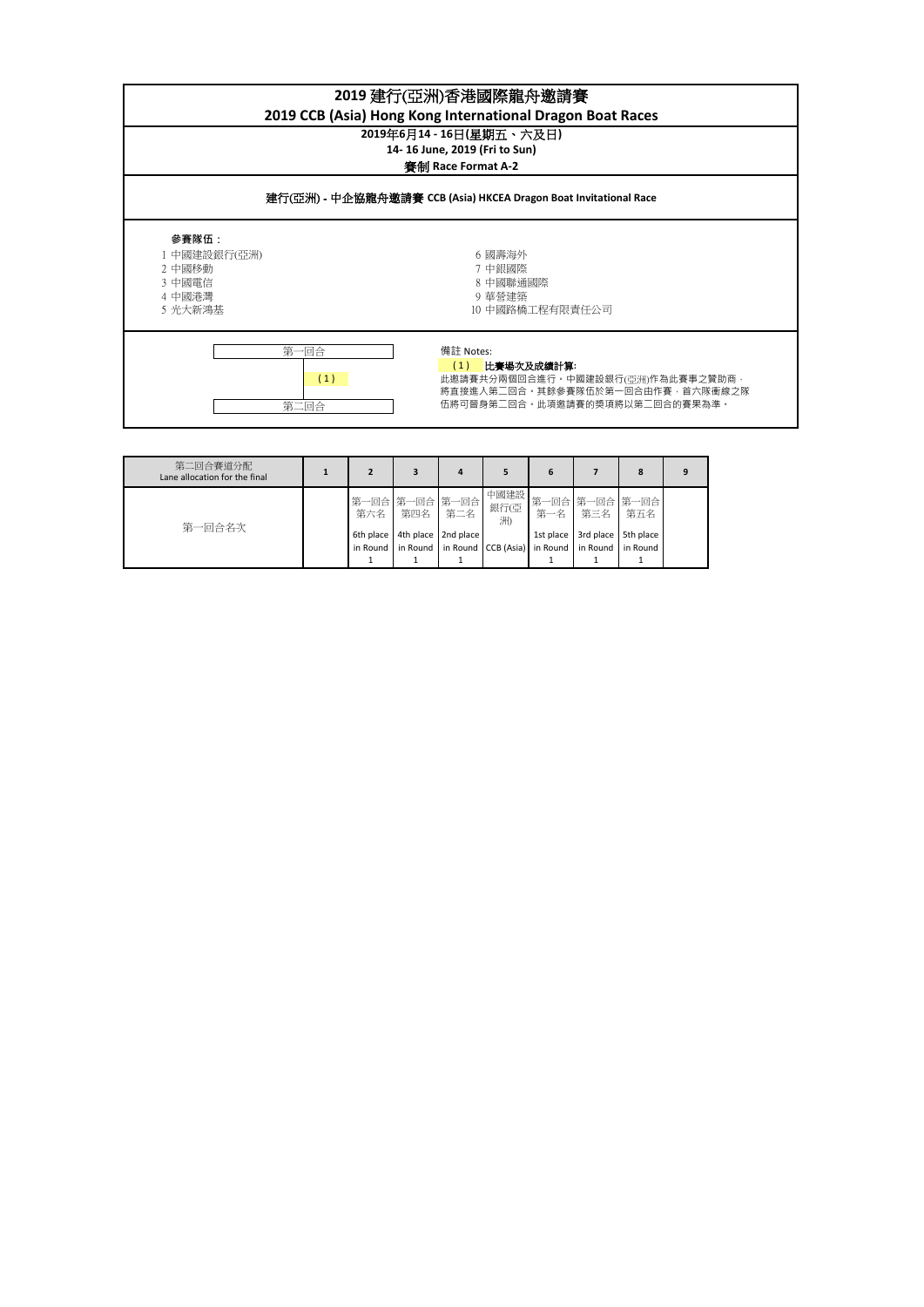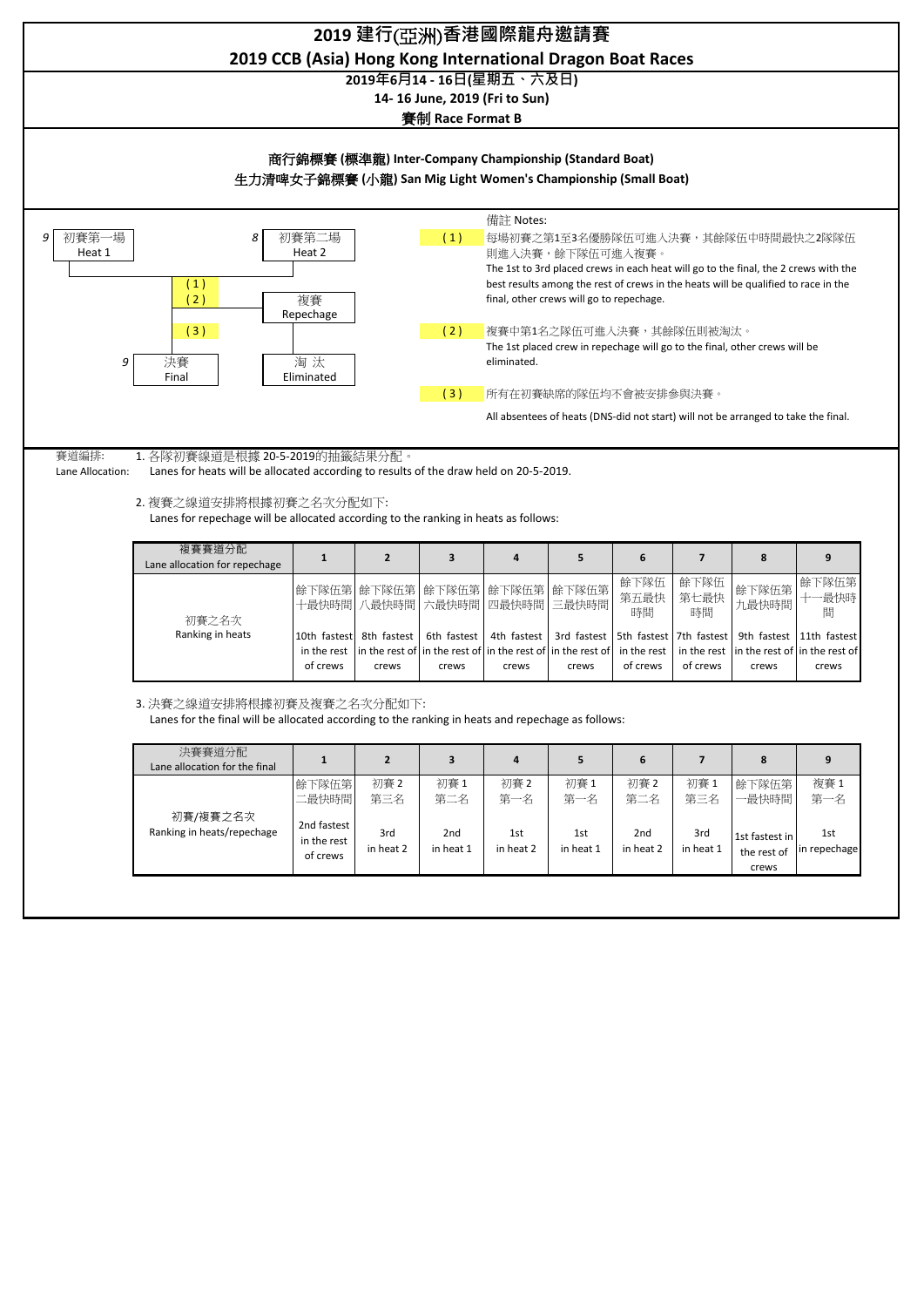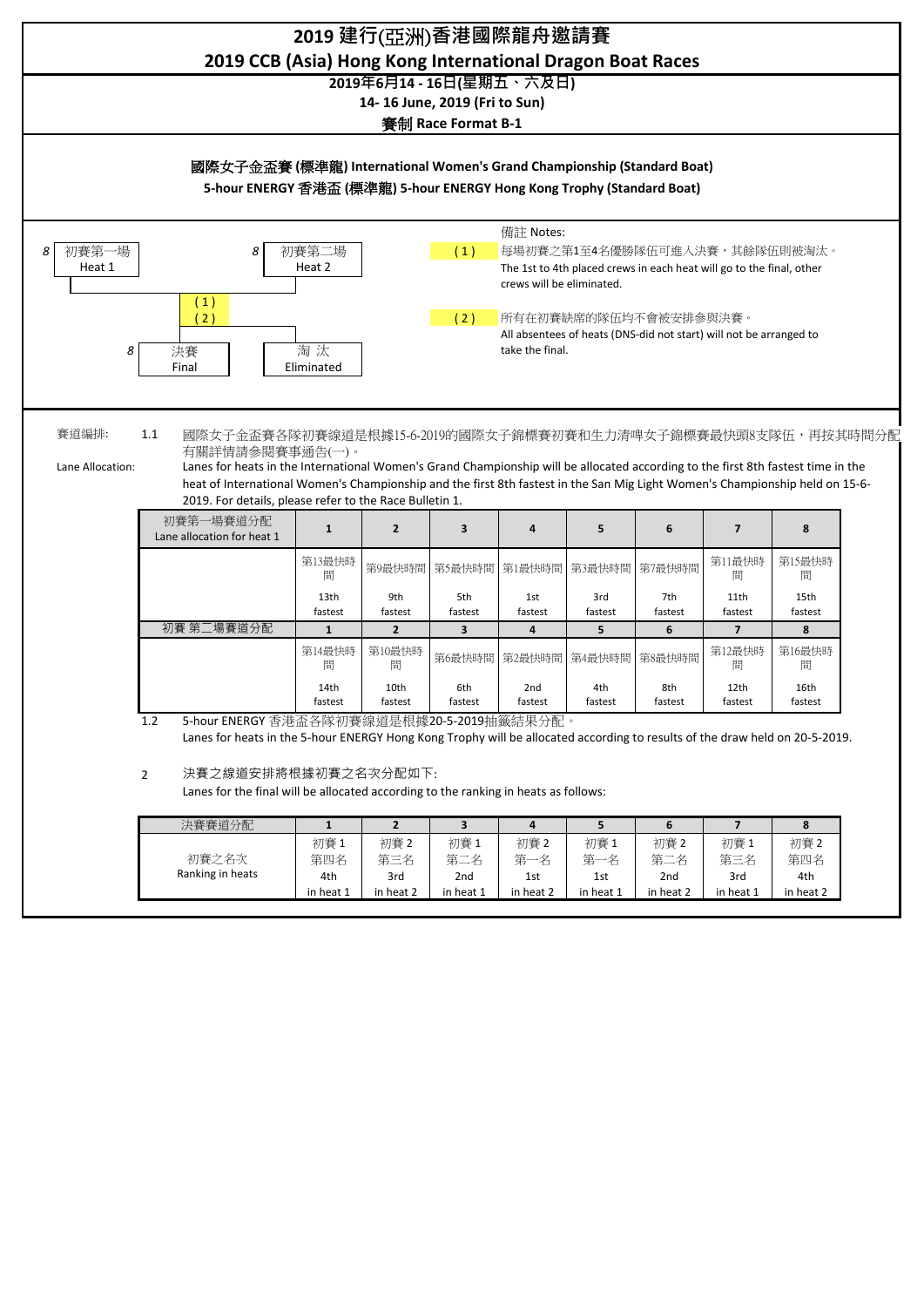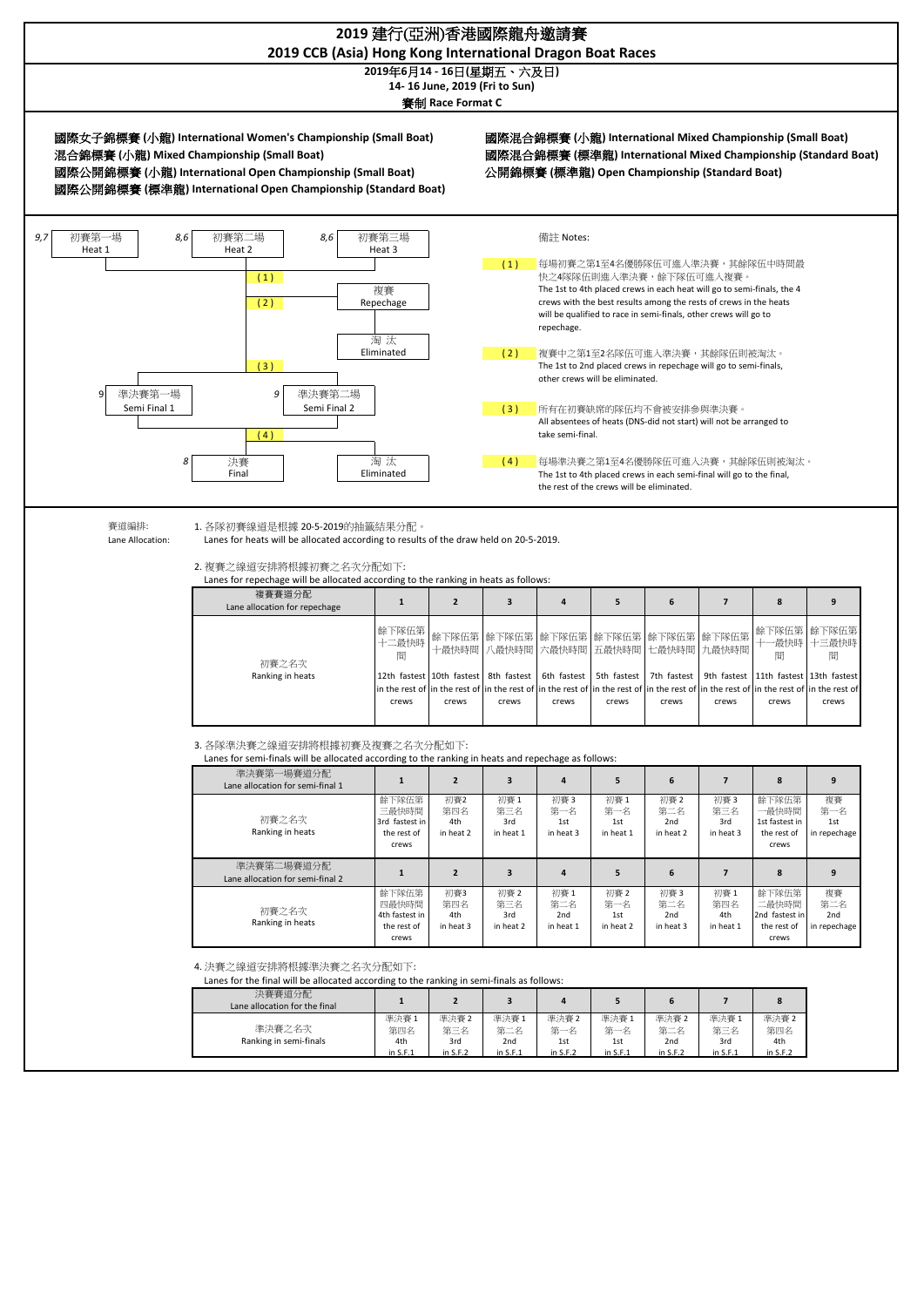